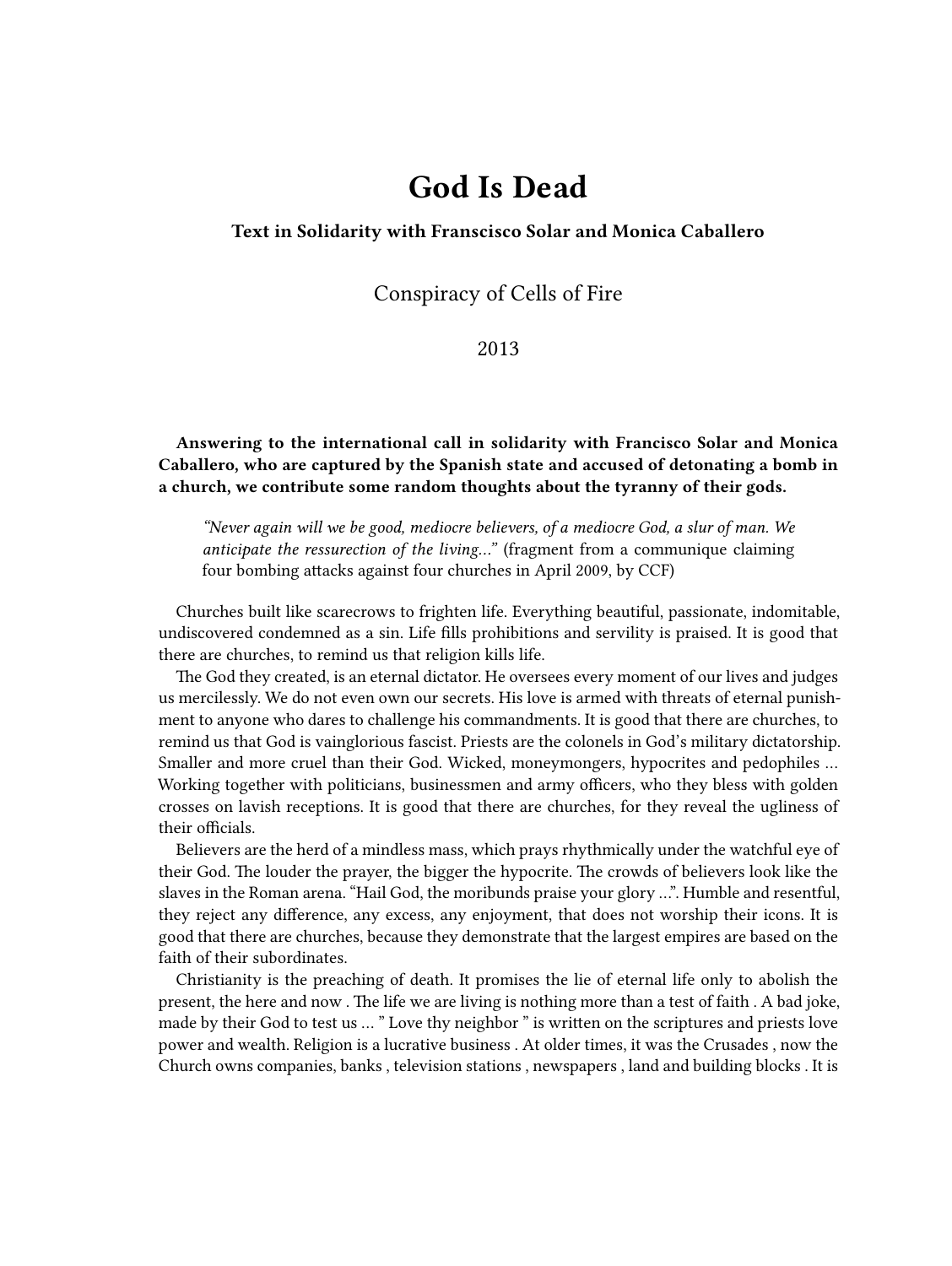good that there are churches to remind us that freedom must pass over the rubble and the ruins of their temples.

Monica and Francisco, the solidarity and anarchist affinity, that connects us, is stronger than their God. The are letters after all. Letters that escaped from the cells of Chile and Greece. Others arrived at their destination, others were lost without ever been read (by us). This was the way we began communicating with Monica, the comrades of Casa Bombas in Chile and dozens of other brothers in praxis, who are held captives by power. The things, that have been said and also others that we didn't have had the time to write in a letter, are still valid. **Until the liberation of each and every one of us.**

*"They looked at each another. Words weren't needed. Besides, where can one find words that match the stature of freedom. Time was frozen, these were their own moments. The escape was being planned for months. All the anxieties, the troubles, the setbacks of fortune, the laughs, the worries, the dreams, had now to rely on the three minutes that the attack would last. Staring at the magazine. Fifteen bullets – fifteen breaths of freedom. And another … his own, while hearing his voice saying "Let's go … freedom or death …". "*

#### **STRENGTH AND SOLIDARITY TO OUR BROTHERS FRANCISCO SOLAR AND MONICA CABALLERO**

#### **THE BLACK INTERNATIONAL OF ANARCHISTS OF PRAXIS IS SPREADING**

#### **WE CREATE 10, 100, 1oo CELLS OF ATTACK**

Cospiracy of Cells of Fire – FAI/IRF, prison cell

P.S. In the morning of Wednesday, the 11<sup>th</sup> of December, comrade Sebastian Oversluij Seguel was killed by the bullets of a guard, during attempted bank robbery. The cops arrested another two comrades, Alfonso Alvial Sanchez and Hermes Gonzalez Henriquez. The robbery of a bank by anarchists of Praxis, is an insurrectional and existential practice of rejecting the coercion and morality of wage slavery, imposed by the bosses.